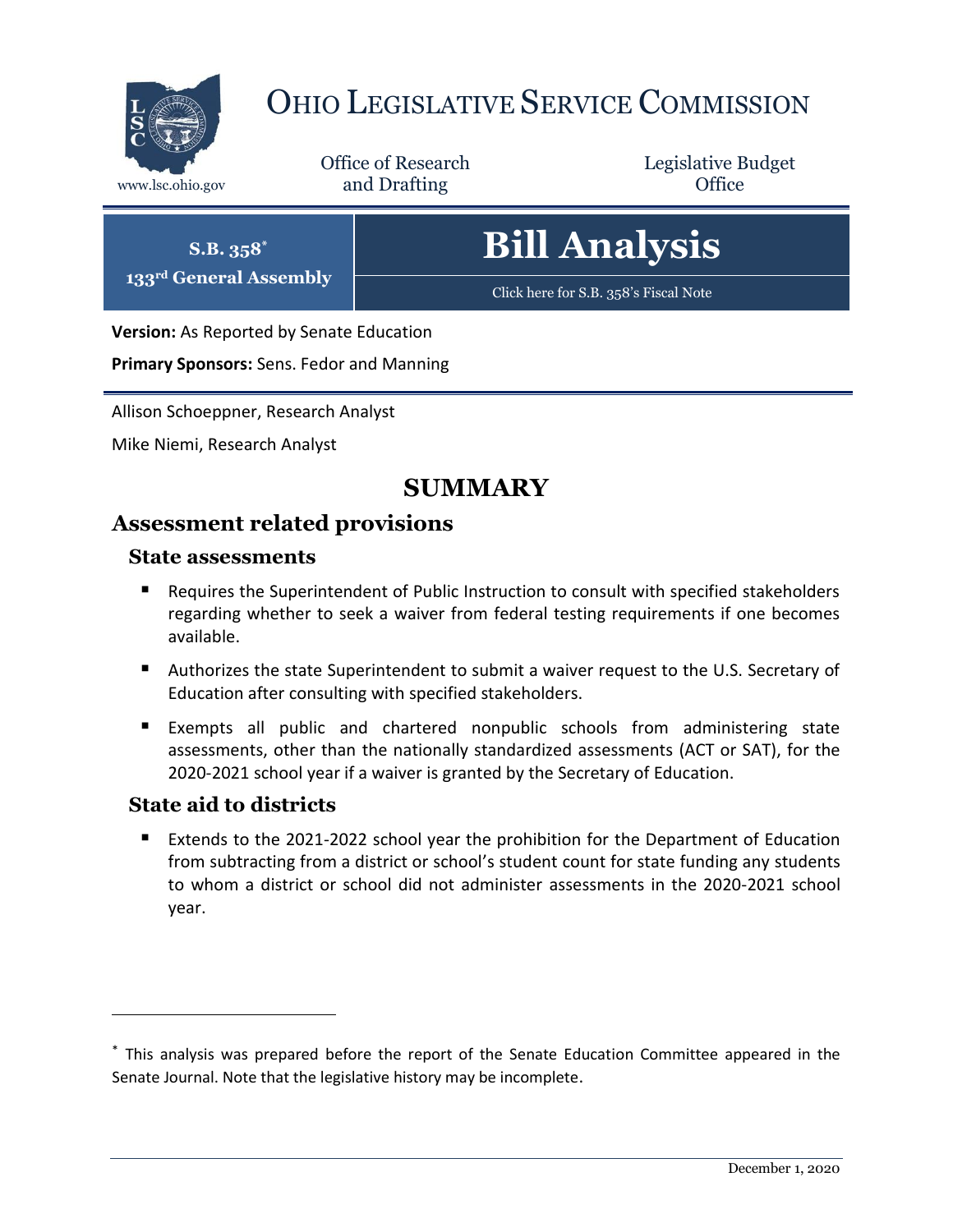## **E-school students**

 Extends to the 2020-2021 school year the prohibition for an internet- or computerbased school from withdrawing students who were unable to complete assessments.

## **Scholarship students**

 Extends to the 2021-2022 school year the provision that specifies that students participating in certain state scholarship programs may apply to renew their scholarships regardless of whether they took the state assessments in the 2020-2021 school year.

## **Homeschooled students**

 Extends to the 2021-2022 school year the waiver of the administrative requirement that the parents of a homeschooled student must submit assessment data to the resident school district as a condition of the district allowing the student to continue to receive home instruction.

## **Reports**

 Extends the provision that permits the state Superintendent to waive the requirement to complete any report based on data from assessments that would have been but were not administered in the 2020-2021 school year.

## **Third-grade reading guarantee**

 Extends the exemption for schools from retaining a student under the third-grade reading guarantee based solely on the student's academic performance in reading in the 2020-2021 school year, unless the student's principal and reading teacher determine the student is not reading at grade level and is not prepared for fourth grade.

## **High school graduation**

- Extends to the 2020-2021 school year the authority for public and nonpublic schools to grant a diploma to any student on track to graduate and for whom the principal, in consultation with teachers and counselors, determines has successfully completed the high school curriculum or individualized education program.
- Extends the permission for a student who was scheduled to take or re-take an end-ofcourse exam in the 2020-2021 school year, but did not do so because the exam was cancelled, to use the student's final course grade in lieu of an exam score to satisfy conditions for a high school diploma.
- Specifies that a student also may use a final course grade in lieu of an exam score if the student meets conditions related to being quarantined, medically compromised, or subject to a stay-at-home order, or if the student is receiving instruction through a remote learning model.
- Extends the provision that specifies that a student who was scheduled to take an endof-course exam for the first time in the 2020-2021 school year may use a final grade for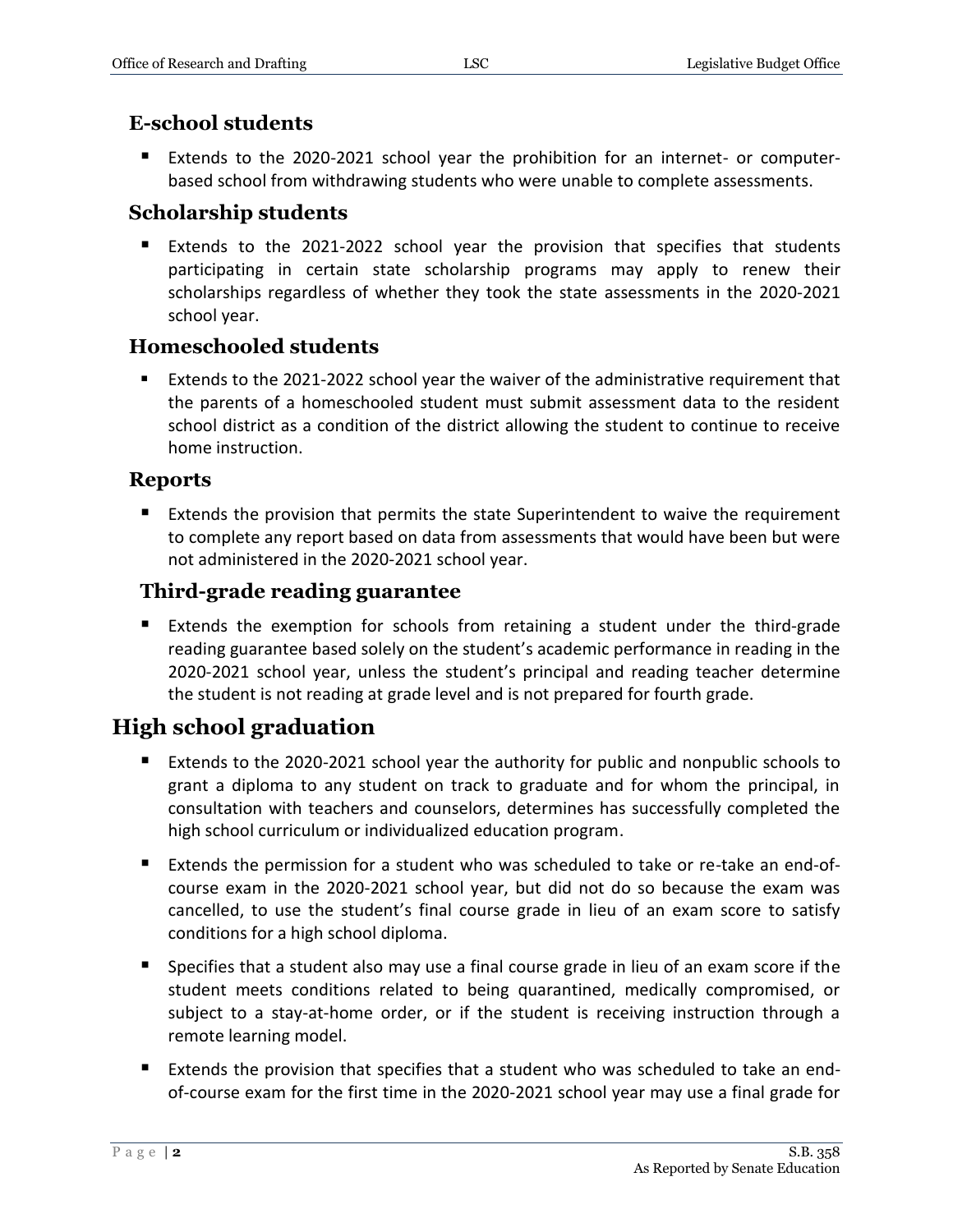a course completed in that year, while a student who was scheduled to re-take an exam that was cancelled may use a grade for a course completed in that year or a prior year.

## **Report cards; sanctions and penalties**

- Extends the prohibition on the Department of Education from publishing and issuing ratings for overall grades, components, and individual measures on the state report cards and submitting preliminary data for report cards for school districts and buildings for the 2020-2021 school year.
- **Extends the safe harbor from penalties and sanctions for districts and schools based on** the absence of state report card grades for the 2020-2021 school year.

## **Ed Choice performance-based scholarship amounts**

**Specifies that performance-based Educational Choice (Ed Choice) scholarship amounts** for the 2021-2022 school year must be reduced by the same percentage as the community school per pupil opportunity grant if the Governor issues an executive order reducing state expenditures for that year**.**

## **Community school sponsor evaluations**

Extends the prohibition against the use of certain components for community school sponsor ratings for the 2020-2021 school year.

## **Academic distress commissions**

- Requires the Department of Education, not later than 60 days after the bill's effective date, to establish a process under which a school district board of education may submit a proposal to transition its district out of control of an academic distress commission (ADC).
- Establishes a committee to review the submitted proposals at a public hearing and to vote on whether to recommend that the Superintendent of Public Instruction approve the proposal.
- Dissolves on May 30, 2021, the existing ADC of a school district that received an overall grade of "D" or higher on the state report card for the 2018-2019 school year.

## **Other education provisions**

- Extends the authority for the state Superintendent to adjust deadlines for certain annual requirements for the 2020-2021 school year.
- Extends for the 2020-2021 school year the authority for the state Superintendent to waive or extend deadlines and to grant providers and students flexibility for completion of adult education program requirements.
- Extends for the 2020-2021 school year the authority for the Department, on behalf of the State Board of Education, to issue one-year, nonrenewable, provisional licenses to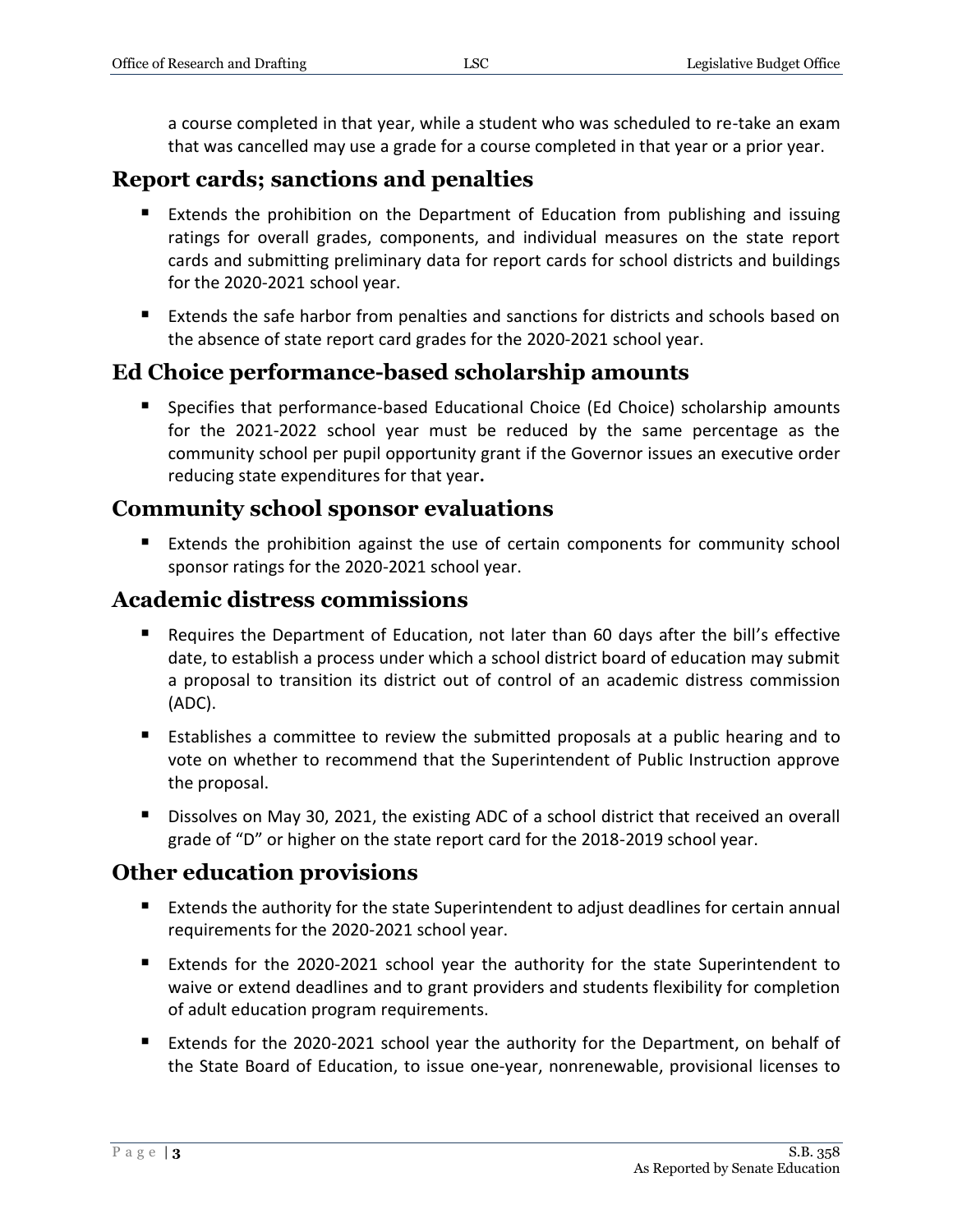educators that have met all other requirements for the requested license except for the requirement to pass a subject area exam.

Eliminates the Columbus City School District Pilot Project.

### **Emergency clause**

• Declares an emergency.

# **TABLE OF CONTENTS**

| Process for school districts to propose to transition out of an academic distress commission10 |
|------------------------------------------------------------------------------------------------|
|                                                                                                |
|                                                                                                |
|                                                                                                |
|                                                                                                |
|                                                                                                |
|                                                                                                |
|                                                                                                |
|                                                                                                |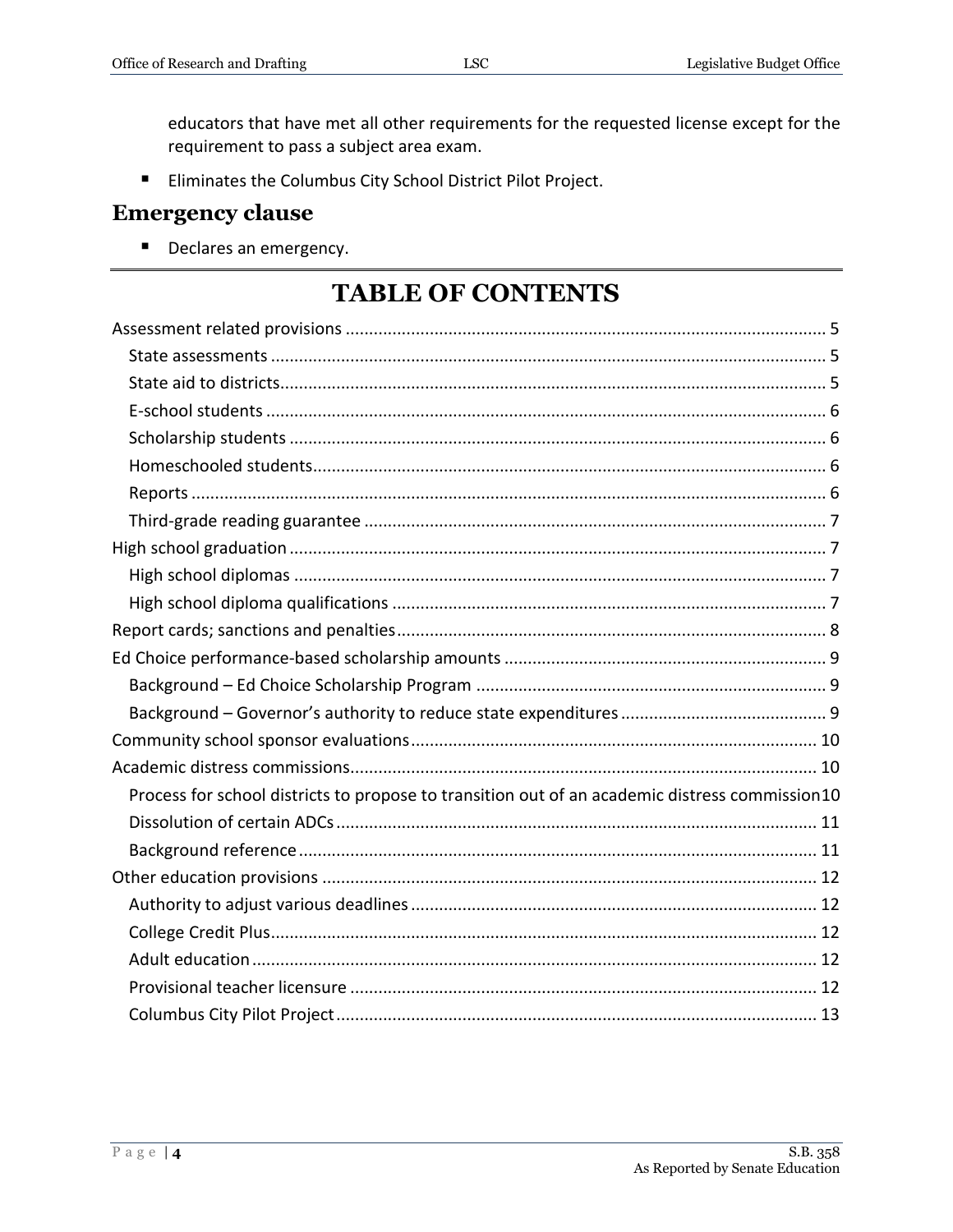# **DETAILED ANALYSIS**

## <span id="page-4-0"></span>**Assessment related provisions**

#### <span id="page-4-1"></span>**State assessments**

The bill requires the Superintendent of Public Instruction to consult with stakeholders regarding whether to seek a waiver from testing requirements prescribed under federal law for the 2020-2021 school year if one becomes available from the U.S. Secretary of Education. Specifically, the state Superintendent must consult with at least:

- 1. The Buckeye Association of School Administrators;
- 2. The Ohio School Boards Association;
- 3. The Ohio Association of School Business Officials;
- 4. The Ohio Education Association;
- 5. The Ohio Federation of Teachers;
- 6. The Ohio Parent Teacher Association;
- 7. The Ohio Chamber of Commerce; and
- 8. Ohio Excels.

After consulting with those stakeholders, the state Superintendent is authorized to submit to the Secretary of Education a waiver request. If a waiver request is granted, public and chartered nonpublic schools are not required to administer the elementary state achievement assessments and high school end-of-course exams. The provision also waives the Ohio English Language Proficiency Assessment administered to English learners, WebXams for careertechnical education students, and the Alternate Assessment for Students with Significant Cognitive Disabilities. However, districts and schools must still administer the nationally standardized assessments (ACT or SAT) as required under continuing law<sup>1</sup>

Federal law requires one assessment in reading and one assessment in mathematics for each of grades three through eight. Students in grades nine through twelve are required to take one assessment each in reading and math between grades ten and twelve. One science assessment is required between grades three and five, one between grades six and nine, and one between grades ten and twelve.

#### <span id="page-4-2"></span>**State aid to districts**

The bill extends to the 2020-2021 school year a provision of H.B. 197 of the 133 $^{\text{rd}}$ General Assembly to prohibit the Department of Education from subtracting from a district or

<sup>&</sup>lt;sup>1</sup> Section 17(A)(1)(b) and (c) of H.B. 197 of the 133<sup>rd</sup> General Assembly, amended by Section 6 of the bill.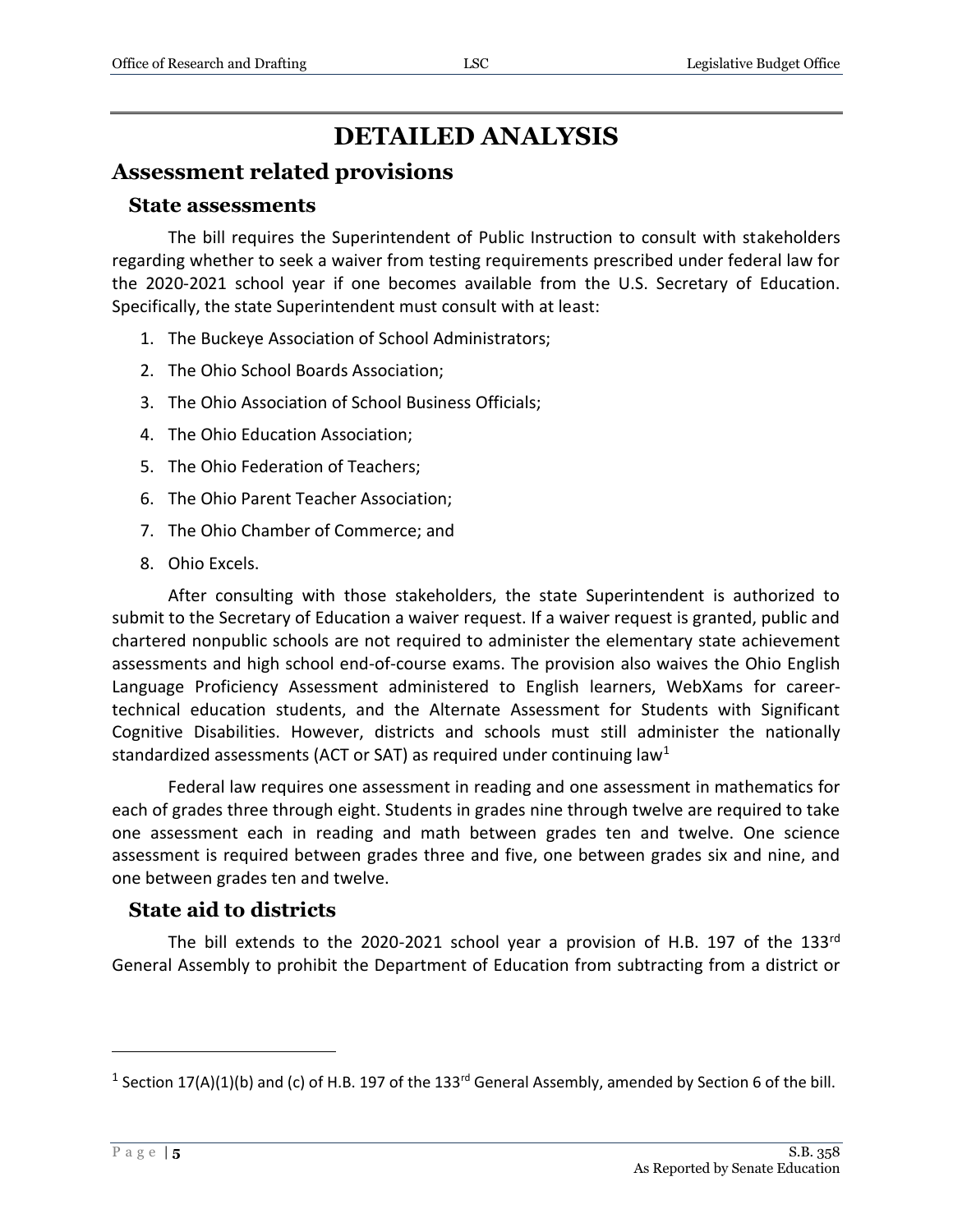school's student count for state funding any students to whom a district or school did not administer assessments in the 2020-2021 school year.<sup>2</sup>

#### <span id="page-5-0"></span>**E-school students**

The bill also extends a provision of H.B. 197 that prohibits an internet- or computerbased school from withdrawing students who were unable to complete assessments for the 2020-2021 school year. $3$ 

#### <span id="page-5-1"></span>**Scholarship students**

The bill extends a provision of H.B. 197 that specifies that students participating in the Educational Choice Scholarship Program, the Jon Peterson Special Needs Scholarship Program, or the Pilot Project (Cleveland) Scholarship Program may apply to renew their scholarships for the 2021-2022 school year regardless of whether they took the state assessments in the 2020-2021 school year. 4

Continuing law specifies that a student who receives a state scholarship will remain eligible for that scholarship and may continue to receive that scholarship in subsequent school years if the student meets certain eligibility requirements.<sup>5</sup> One of those requirements is that the student take all required state assessments unless otherwise excused.

#### <span id="page-5-2"></span>**Homeschooled students**

The bill extends to the 2020-2021 school year H.B. 197's waiver of the administrative requirement that the parents of a homeschooled student must submit assessment data to the resident school district as a condition of the district allowing the student to continue to receive home instruction.<sup>6</sup>

#### <span id="page-5-3"></span>**Reports**

The bill extends the authority granted to the state Superintendent by H.B. 197 to waive the requirement to complete any report based on data from assessments that would have been but were not administered in the 2020-2021 school year.<sup>7</sup>

<sup>&</sup>lt;sup>2</sup> Section 17(A)(3) of H.B. 197 of the 133<sup>rd</sup> General Assembly, amended by Section 6 of the bill. See also, R.C. 3314.08(L)(3), 3317.03(E)(3), and 3326.37, none in the bill.

 $3$  Section 17(A)(4) of H.B. 197 of the 133<sup>rd</sup> General Assembly, amended by Section 6 of the bill.

 $^4$  Section 17(A)(5) of H.B. 197 of the 133<sup>rd</sup> General Assembly, amended by Section 6 of the bill.

<sup>5</sup> R.C. 3301.0711(K), 3310.03(F), 3310.522, and 3313.976(A)(11), none in the bill.

 $^6$  Section 17(L) of H.B. 197 of the 133<sup>rd</sup> General Assembly, amended by Section 6 of the bill. See Ohio Administrative Code 3301-34-04.

<sup>&</sup>lt;sup>7</sup> Section 17(G) of H.B. 197 of the 133<sup>rd</sup> General Assembly, amended by Section 6 of the bill.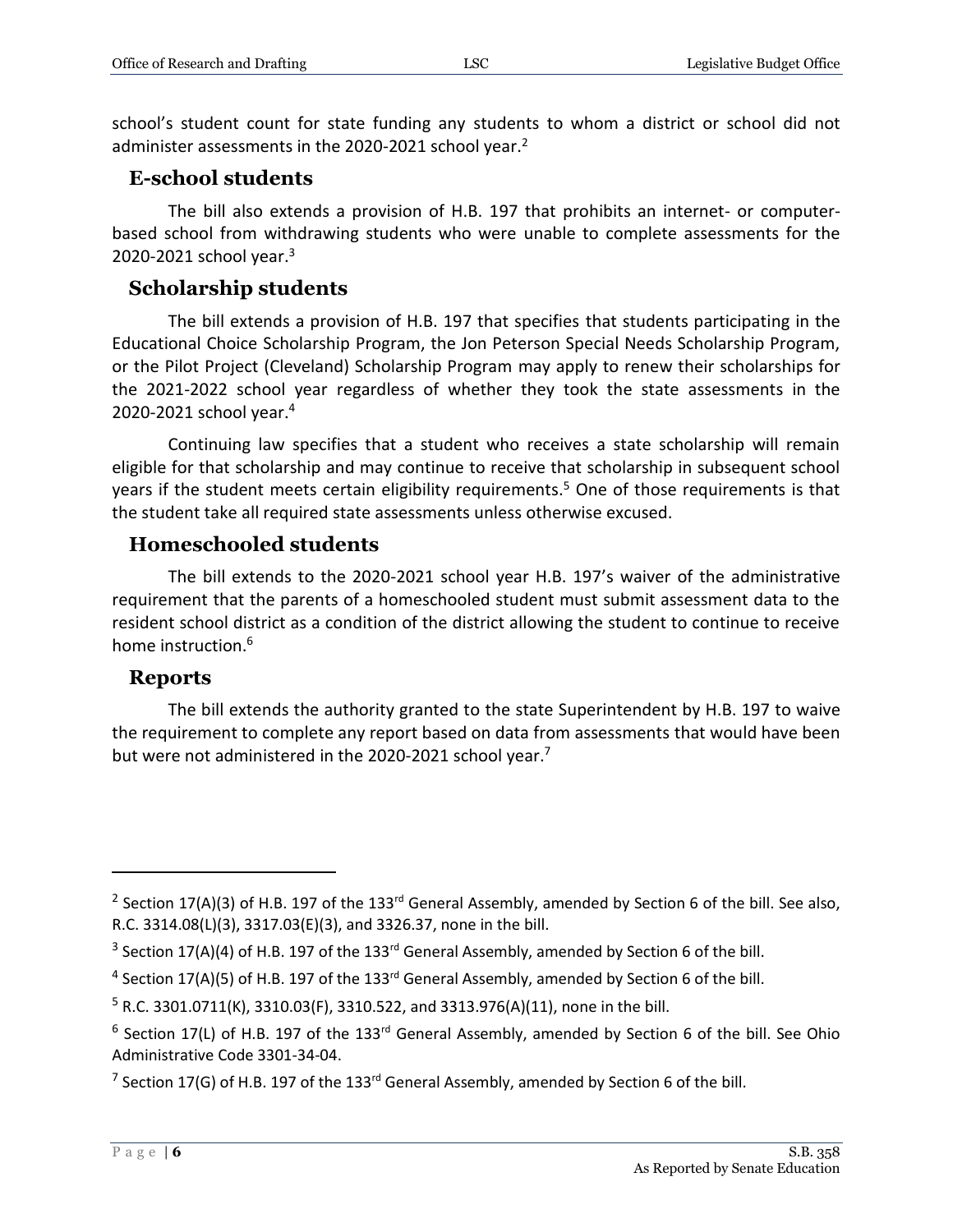### <span id="page-6-0"></span>**Third-grade reading guarantee**

The bill extends to the 2020-2021 school year provisions of H.B. 197 that exempt schools from retaining students in the third grade under the third-grade reading guarantee based solely on a student's academic performance in reading, unless the student's principal and reading teacher determine the student is not reading at grade level and is not prepared for fourth grade. 8

## <span id="page-6-1"></span>**High school graduation**

## <span id="page-6-2"></span>**High school diplomas**

The bill extends up to September 30, 2021, the authority for public and nonpublic schools to grant a diploma to any student on track to graduate and for whom the principal, in consultation with teachers and counselors, determines that the student has successfully completed the high school curriculum or individualized education program.<sup>9</sup>

The bill also expressly extends the authority for a district or school that has previously adopted a resolution to exceed the state minimum high school curriculum requirements to elect to require only the minimum curriculum for the purpose of determining high school graduation for the 2020-2021 school year.<sup>10</sup>

## <span id="page-6-3"></span>**High school diploma qualifications**

Subsequent to the enactment of H.B. 197, H.B. 164 further addressed high school diploma qualifications. The bill extends to the 2020-2021 school year the authority for a student who was scheduled to take or re-take an end-of-course exam in the 2020-2021 school year, but did not do so because the exam was cancelled, to use the student's final course grade in lieu of an exam score to satisfy conditions for a high school diploma.

In addition to that extension of authority, it also specifies that a student may use a final course grade in lieu of an exam score if:

- 1. The student is being quarantined;
- 2. The student, or a member of the student's family, is medically compromised and the student cannot attend school, or another physical location outside of the home, for the testing;
- 3. The student resides in a geographic area that is subject to an order issued by the Governor, the Department of Health, or the board of health of a city or general health district that requires all persons in that area to remain in their residences; or

 $^8$  Section 17(C) of H.B. 197 of the 133<sup>rd</sup> General Assembly, amended by Section 6 of the bill.

 $^9$  Section 17(D)(2) of H.B. 197 of the 133<sup>rd</sup> General Assembly, amended by Section 6 of the bill.

<sup>&</sup>lt;sup>10</sup> Section 17(D)(3) of H.B. 197 of the 133<sup>rd</sup> General Assembly, amended by Section 6 of the bill. See also R.C. 3313.603(C) to (F), not in the bill.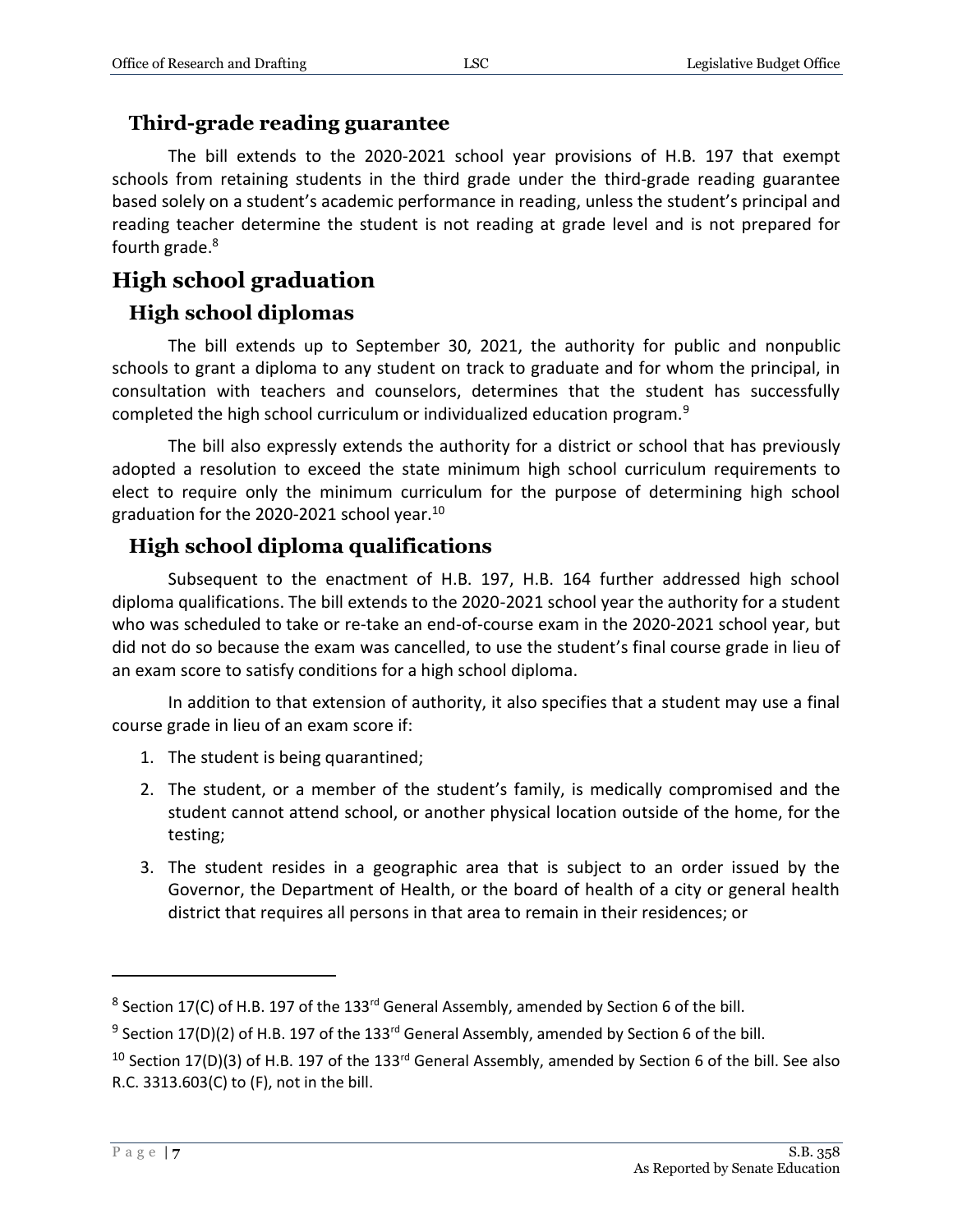4. The student is receiving instruction primarily through a remote learning model up through the deadline for the prescribed assessments and they cannot be administered remotely.

A student who was scheduled to take an end-of-course exam for the first time in the 2020-2021 school year may use the final grade the student received in that school year, while a student who was scheduled to re-take an exam may use a grade from that school year or a prior school year.<sup>11</sup>

For the purposes of determining whether a student satisfies a condition for a high school diploma, the bill relies on competency score and end-of-course exam performance levels equivalencies established by H.B. 164. A table describing these equivalencies can be found on p. 11 of the H.B. 164 Final Analysis at [https://www.legislature.ohio.gov/download?key=14305&format=pdf.](https://www.legislature.ohio.gov/download?key=14305&format=pdf)

In addition, the bill extends a provision that specifies that a student who completes a course associated with an end-of-course exam for the 2020-2021 school year must be considered to have completed an administration of that exam for the purposes of determining whether the student may use an alternative demonstration competency in lieu of attaining a competency score.<sup>12</sup>

Finally, the bill extends permission to a student who completed a course associated with an end-of-course exam in the 2020-2021 school year to choose to take that exam in a subsequent school year.<sup>13</sup>

## <span id="page-7-0"></span>**Report cards; sanctions and penalties**

The bill extends for the 2020-2021 school year H.B. 197's prohibition on the Department of Education from publishing and issuing ratings for overall grades, components, and individual measures on the state report cards for any school districts or schools. It also relieves the Department from the requirement to submit preliminary data for report cards for school districts and buildings, extending the deadline of July 31, 2020, as required under current law, to the 2020-2021 school year.

However, the Department must report any data that it has regarding the performance of districts and buildings for the 2020-2021 school year by September 15, 2021.

The bill also extends a safe harbor from various penalties and sanctions established by H.B. 197 for districts and schools based on the absence of state report card grades for the 2020- 2021 school year.

<sup>&</sup>lt;sup>11</sup> Section 12(A) and (B) of H.B. 164 of the 133<sup>rd</sup> General Assembly, amended by Section 4 of the bill.

<sup>&</sup>lt;sup>12</sup> Section 12(C) of H.B. 164 of the 133<sup>rd</sup> General Assembly, amended by Section 4 of the bill.

<sup>&</sup>lt;sup>13</sup> Section 12(D) of H.B. 164 of the 133<sup>rd</sup> General Assembly, amended by Section 4 of the bill.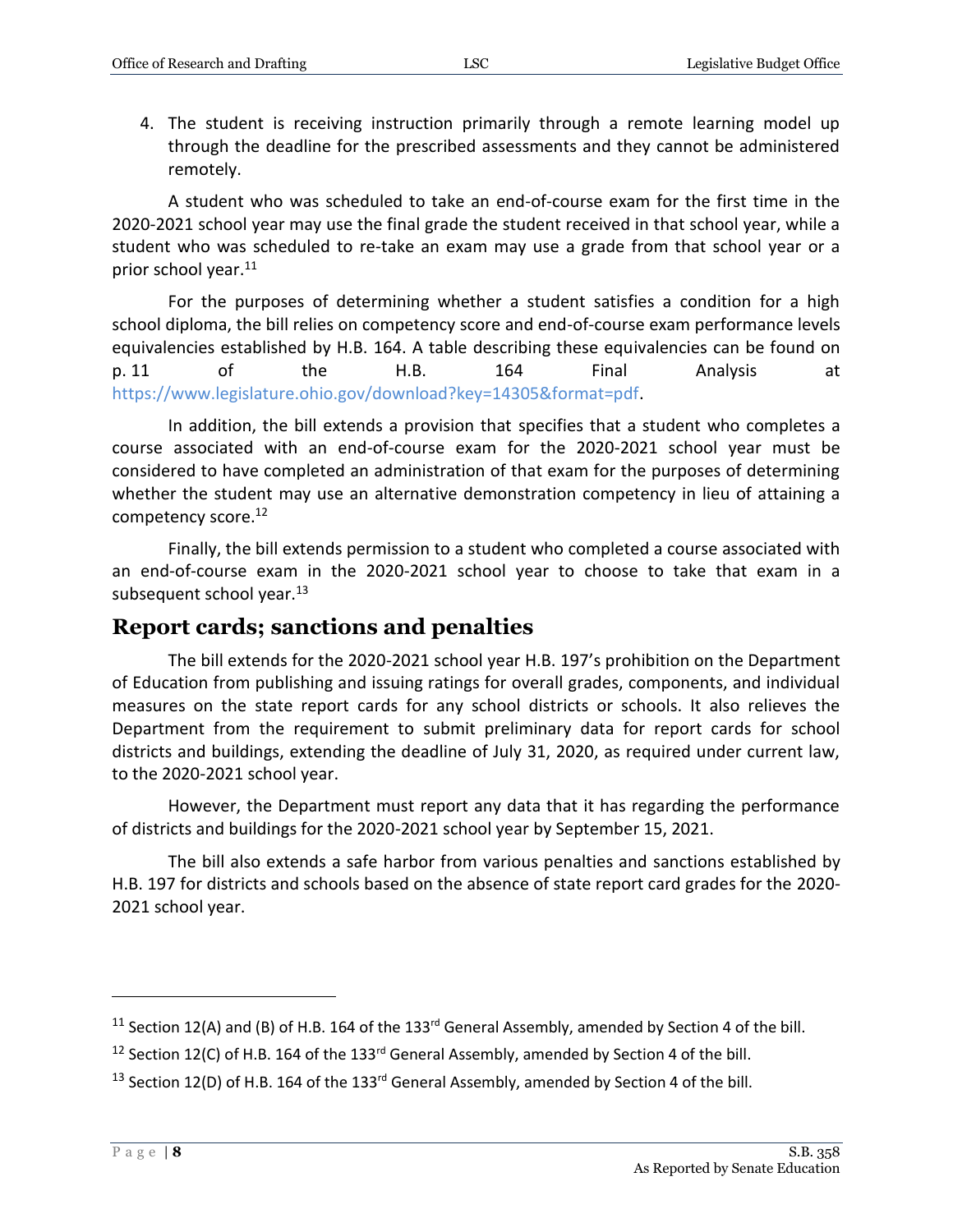This provision may conflict with the recently enacted S.B. 89 of the 133rd General Assembly, which modifies student eligibility criteria for first-time performance-based Ed Choice scholarships beginning with the 2021-2022 school year. The result is uncertain.

### <span id="page-8-0"></span>**Ed Choice performance-based scholarship amounts**

The bill specifies that performance-based Educational Choice (Ed Choice) scholarship amounts for the 2021-2022 school year must be reduced by the same percentage as the per pupil opportunity grant for community schools for that year is reduced under any executive order issued by the Governor after the bill's effective date. The Department is required to make any necessary adjustments to payments and deductions for performance-based scholarships to reflect those reductions.<sup>14</sup>

This provision may conflict with the recently enacted S.B. 89 of the 133rd General Assembly, which modifies student eligibility criteria for first-time performance-based Ed Choice scholarships beginning with the 2021-2022 school year. The result is uncertain.

#### <span id="page-8-1"></span>**Background – Ed Choice Scholarship Program**

The Ed Choice Scholarship Program operates statewide in every school district except Cleveland to provide scholarships for students who are (1) assigned or would be assigned to district schools that have persistently low academic achievement (known as "traditional" or "performance-based" Ed Choice) or (2) from low-income families (known as "income-based" Ed Choice Expansion).

An Ed Choice scholarship amount be the lesser of: (1) the tuition charged by the chartered nonpublic school, minus qualifying discounts not related to the student's family income, athletic ability, or academic ability, or (2) the maximum scholarship award. The maximum scholarship award is \$4,650 for students in grades K-8 and \$6,000 for students in grades 9-12. Performance-based scholarship amounts are deducted from the state aid accounts of scholarship recipients resident school districts.<sup>15</sup>

#### <span id="page-8-2"></span>**Background – Governor's authority to reduce state expenditures**

Statutory law gives the Governor broad authority to determine how to reduce state expenditures when necessary to maintain a balanced budget during a revenue shortfall.<sup>16</sup> On May 7, 2020, Governor DeWine issued an executive order reducing state expenditures in FY 2020, including state funding to school districts, community schools, and STEM schools, in response to the COVID-19 pandemic.

<sup>&</sup>lt;sup>14</sup> Section 14.

<sup>15</sup> R.C. 3310.01 to 3310.17, none in the bill.

<sup>16</sup> R.C. 126.05, not in the bill.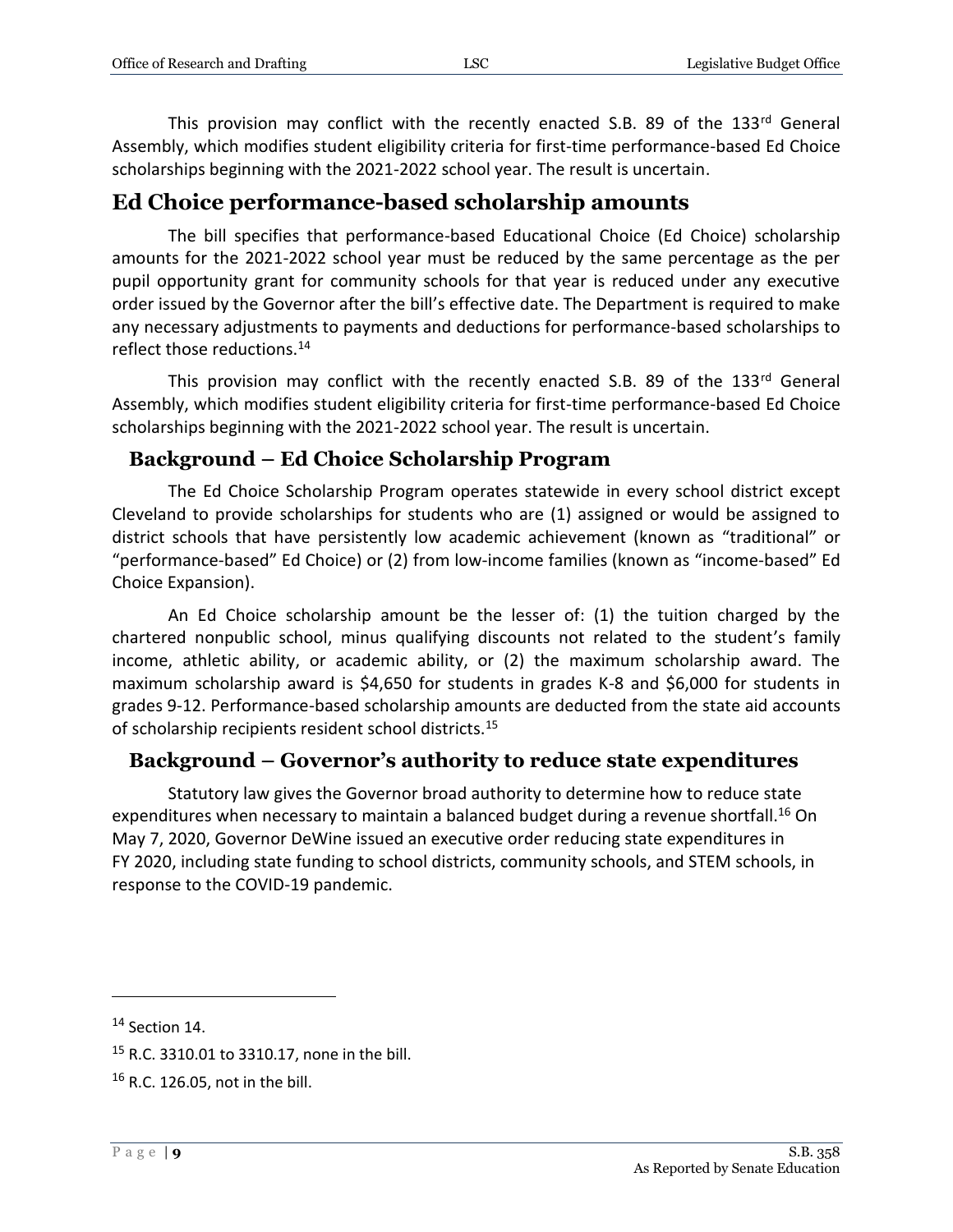## <span id="page-9-0"></span>**Community school sponsor evaluations**

The bill extends, for the 2020-2021 school year, the prohibition against community school sponsor ratings established under H.B. 197. It specifically prohibits the Department from (1) issuing a rating for the academic performance component, (2) using that rating for the overall rating, and (3) finding a sponsor out of compliance with laws and rules for any requirement for an action that should have occurred but did not due to implications of COVID-19. $17$ 

## <span id="page-9-1"></span>**Academic distress commissions**

#### <span id="page-9-2"></span>**Process for school districts to propose to transition out of an academic distress commission**

The bill requires the Department of Education, not later than 60 days after the bill's effective date, to establish a process under which a school district board of education may submit a proposal to transition its district out of control of an academic distress commission  $(ADC).<sup>18</sup>$ 

Additionally, it requires each proposal to include (1) a description of the academic progress the district is making, (2) a rationale for transitioning the district from out of ADC control, and (3) any other information or data that the district board considers relevant.

#### **Review committee established**

The bill establishes a committee composed of the Governor or designee, the Senate Education Committee Chairperson, and the House Primary and Secondary Education Committee Chairperson to review the submitted proposals at a public hearing and to vote on whether to recommend that the Superintendent of Public Instruction approve the proposal.<sup>19</sup>

The bill specifies that the committee may consider the district's report card data for the 2019-2020 school year, that the Department must provide any necessary support to the committee, and that a proposal that receives a majority vote in favor of recommending approval must be considered to have the committee's favorable recommendation.<sup>20</sup>

The bill requires the state Superintendent to: $21$ 

- 1. Consider a proposal after the committee completes a public hearing and vote on it;
- 2. Consider whether the committee provides a favorable recommendation for its approval;

<sup>&</sup>lt;sup>17</sup> Section 17(F) of H.B. 197 of the 133<sup>rd</sup> General Assembly, amended by Section 6 of the bill.

 $18$  R.C. 3302.037(B).

<sup>19</sup> R.C. 3302.037(C).

<sup>20</sup> R.C. 3302.037(D).

 $21$  R.C. 3302.037(E).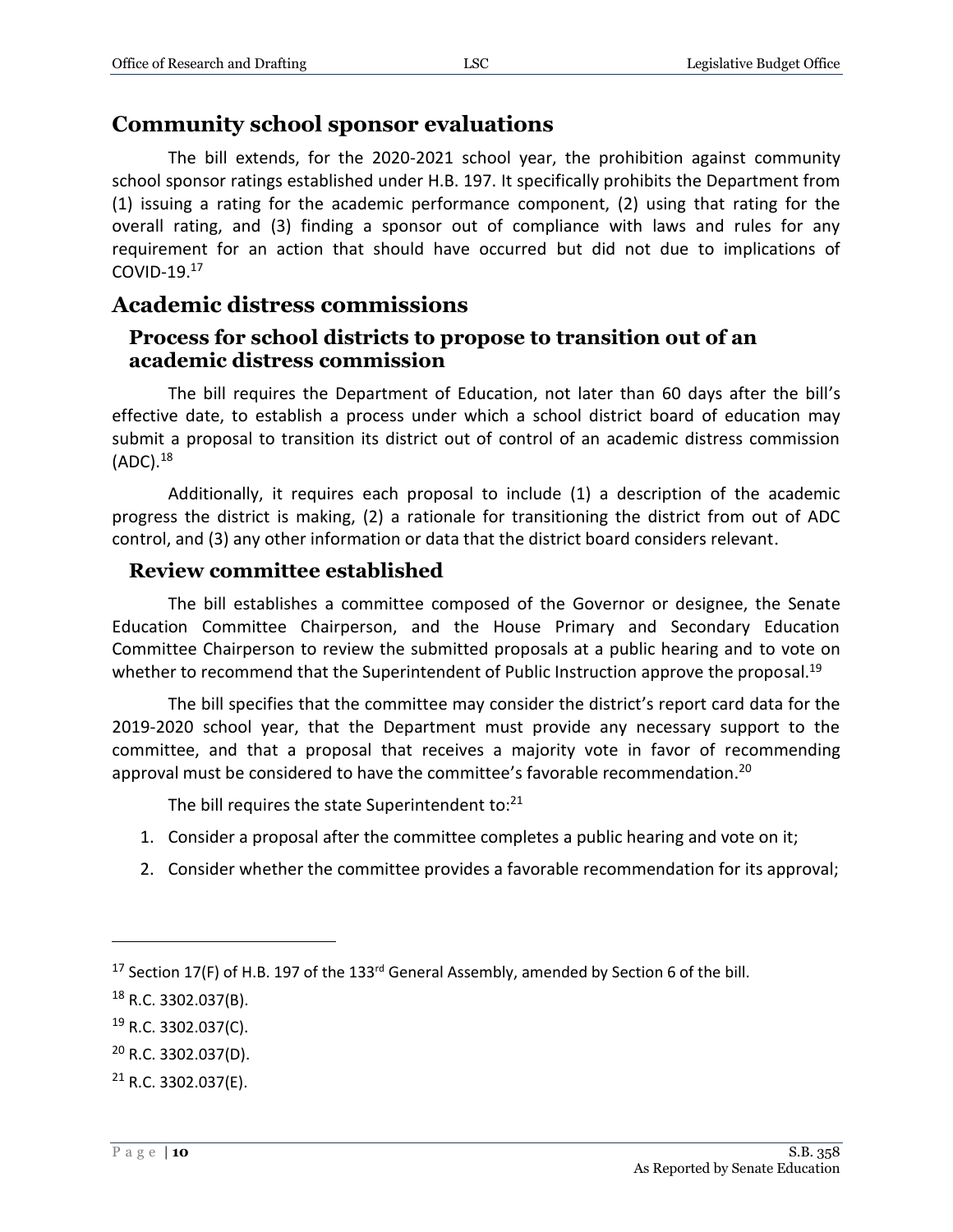3. Approve a proposal only if the state superintendent determines that the district included in the proposal is making enough academic progress to transition out of ADC control.

Additionally, it specifies that, for an approved proposal, the ADC established for the district must transition operational, managerial, and instructional control from the ADC and the chief executive officer (CEO) to the district board of education not later than June 30, 2021, and that, upon completion of that transition, the CEO must relinquish all operational, managerial, and instructional control of the district to the district board and district superintendent and the ADC must cease to exist.<sup>22</sup>

Finally, it specifies that a district for which an ADC is dissolved under the provision must not have an ADC established again based on report card ratings issued prior to the bill's effective date, but that an ADC must be established in accordance with continuing law based on any report card ratings issued after that date.

#### <span id="page-10-0"></span>**Dissolution of certain ADCs**

The bill does the following with regard to school districts that received an overall grade of "D" or higher on the state report card for the 2018-2019 school year for which an ADC was established prior to the bill's effective date:<sup>23</sup>

- 1. Dissolves the ADC on May 30, 2021;
- 2. Requires the district to continue operating under its ADC as prescribed by current law until that date, at which point the CEO must relinquish all control of the district to the district board and district superintendent and the ADC must cease to exist; and
- 3. Requires the Department to pay the remainder of each CEO's contract upon dissolution of the ADC dissolved under the bill.

The only school district to which this provision currently applies is the Lorain City School District.

#### <span id="page-10-1"></span>**Background reference**

For a detailed background on the current law on academic distress commissions, see pp. 10-23 of the LSC Final Analysis for H.B. 70 of the  $131<sup>st</sup>$  General Assembly at [https://www.legislature.ohio.gov/download?key=2653&format=pdf.](https://www.legislature.ohio.gov/download?key=2653&format=pdf)

<sup>22</sup> R.C. 3302.037(F).

<sup>23</sup> R.C. 3302.103.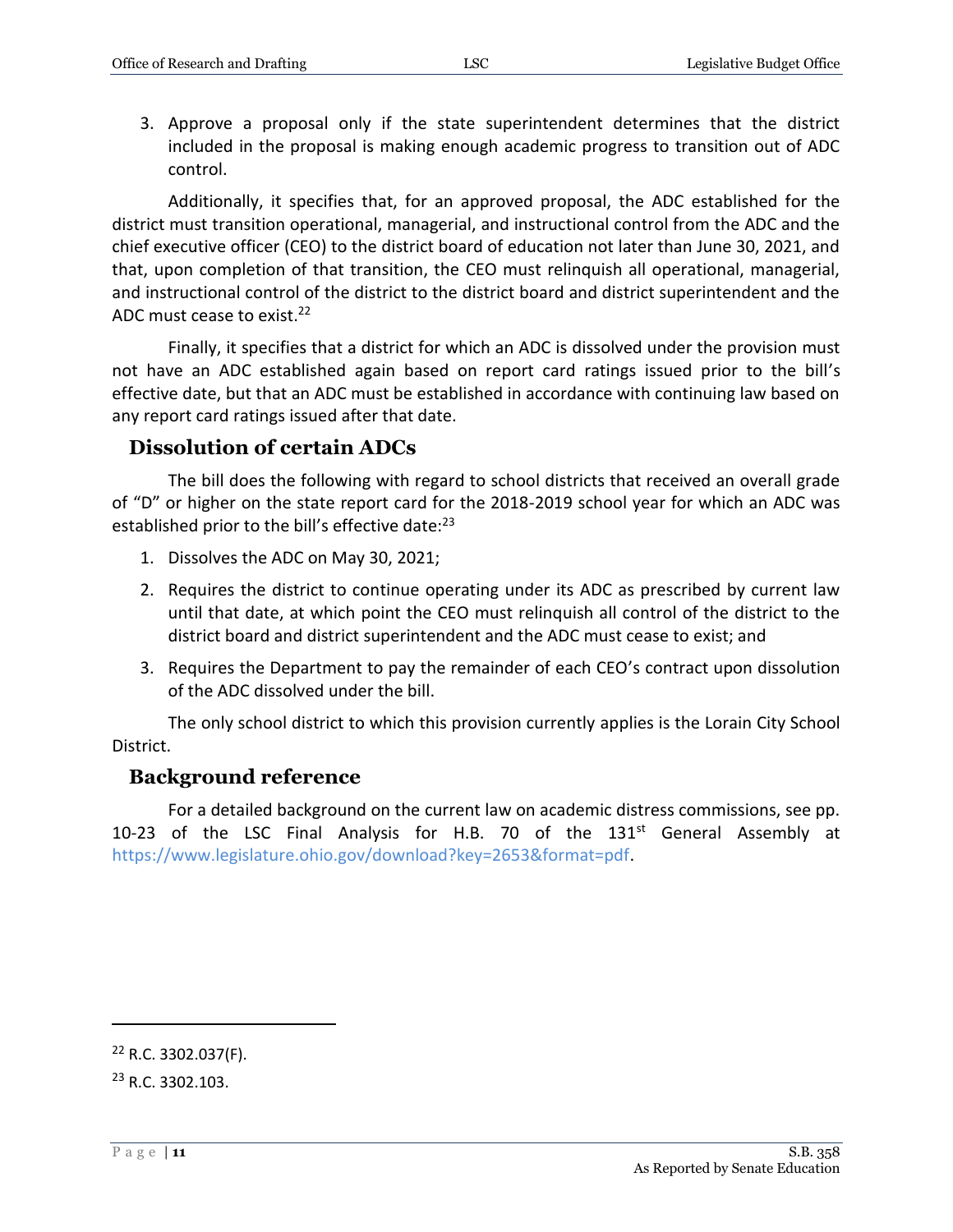## <span id="page-11-0"></span>**Other education provisions**

## <span id="page-11-1"></span>**Authority to adjust various deadlines**

The bill extends to the 2020-2021 school year the authority for the state Superintendent under H.B. 197 to adjust deadlines for the following: $^{24}$ 

- 1. District teacher evaluations;
- 2. District intent to reemploy notifications;
- 3. School safety drills;
- 4. Emergency management tests;
- 5. Requirements to fill a vacancy on a district board of education;
- 6. Updating teacher evaluation policies; and
- 7. Gifted screening requirements.

## <span id="page-11-2"></span>**College Credit Plus**

The bill extends to the 2020-2021 school year the authority for the Chancellor of Higher Education, in consultation with the state Superintendent, to extend, waive, or otherwise modify requirements of the College Credit Plus Program.<sup>25</sup>

However, H.B. 404 of the 133<sup>rd</sup> General Assembly, effective November 22, 2020, already expressly extended this authority to both the 2020-2021 and 2021-2022 school years.<sup>26</sup>

#### <span id="page-11-3"></span>**Adult education**

The bill extends to the 2020-2021 school year the authority for the state Superintendent to waive or extend deadlines, or otherwise grant providers and students flexibility, for completion of adult education program requirements otherwise interrupted due to the COVID-19 outbreak.<sup>27</sup>

#### <span id="page-11-4"></span>**Provisional teacher licensure**

For the 2020-2021 school year, the bill extends the authority for the Department of Education, on behalf of the State Board of Education, to issue one-year, nonrenewable, provisional licenses to educators who have met all other requirements for the requested license except for the requirement to pass a subject area exam prescribed by the State Board.

<sup>&</sup>lt;sup>24</sup> Section 17(I) of H.B. 197 of the 133<sup>rd</sup> General Assembly, amended by Section 6 of the bill.

<sup>&</sup>lt;sup>25</sup> Section 17(J) of H.B. 197 of the 133<sup>rd</sup> General Assembly, amended by Section 6 of the bill.

<sup>&</sup>lt;sup>26</sup> Section 17(J) of H.B. 197 of the 133<sup>rd</sup> General Assembly, as amended by H.B. 404 of the 133<sup>rd</sup> General Assembly.

<sup>&</sup>lt;sup>27</sup> Section 17(K) of H.B. 197 of the 133<sup>rd</sup> General Assembly, amended by Section 6 of the bill.